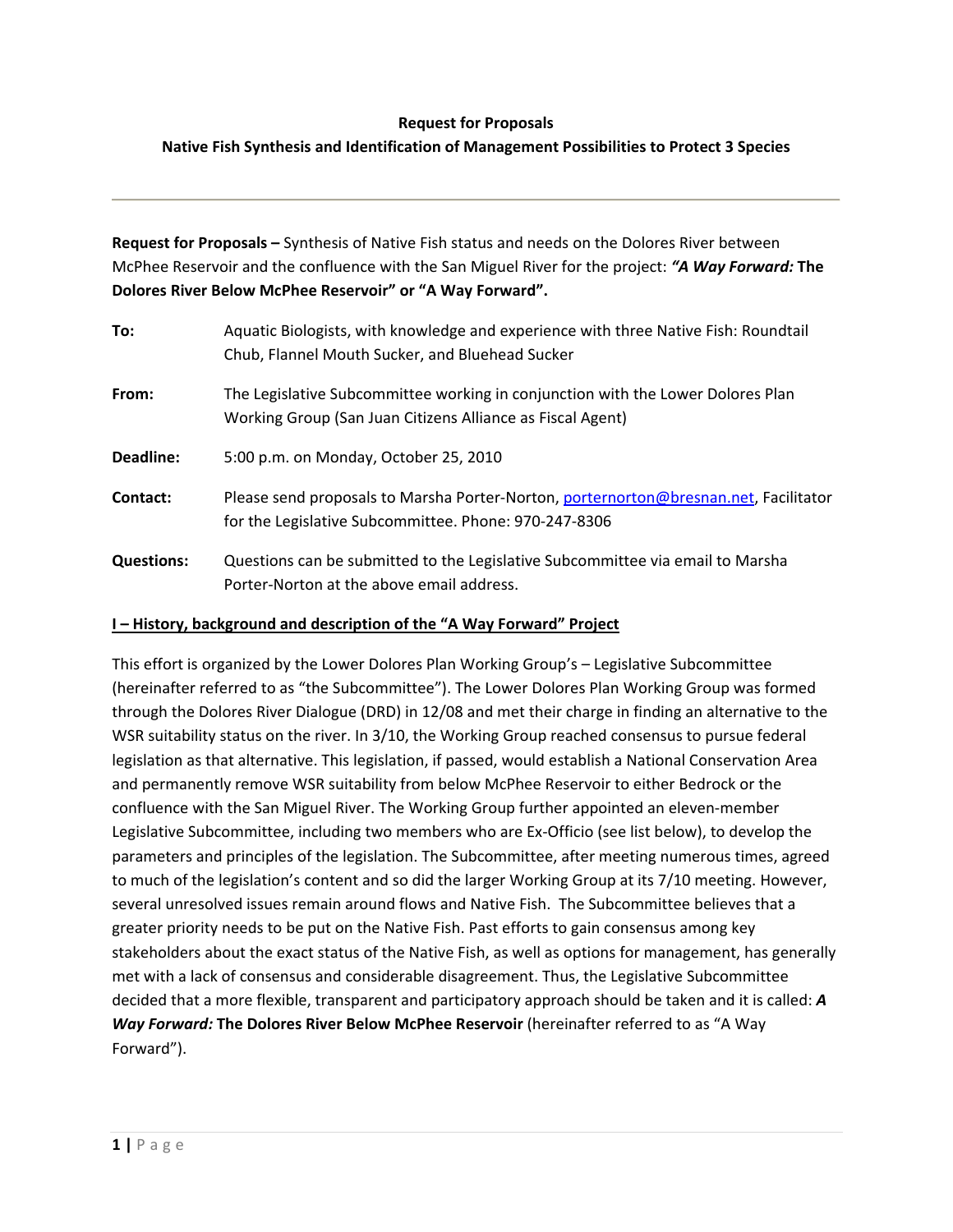**"A Way Forward"** is an inquiry into the status of Native Fish on the Lower Dolores River combined with a multi-stakeholder consensus-building process that is intended to result in "do-able" alternatives while honoring water rights and Dolores Project allocations. This project brings about a unique "marriage" of linked but often diverse interests. Water managers and users have a high interest in avoiding a listing of Native Fish by the US Fish and Wildlife Service. A USFWS listing could *involuntarily* divert Dolores Project storage water downstream, and thus would dramatically hurt the economies and agriculture bases in Dolores and Montezuma Counties. Next, many groups and individuals in the conservation and environmental communities are interested in improving the status of the fisheries below McPhee and specifically the Native Fish. The Roundtail Chub -- one of three Native Fish on the Lower Dolores -- was singled out by the Bureau of Land Management (BLM) as an "Outstandingly Remarkable Value (ORV)" and is one reason for Wild and Scenic River (WSR) suitability status on the Lower Dolores River. The Colorado Division of Wildlife (CDOW) is charged with managing the fisheries below the dam including a cold water and warm water fishery. Thus, water managers, conservationists, federal and state agencies, and local governments ‐‐ as well as the public at large ‐‐ have a **common interest** in resolving management issues about the Native Fish.

The ultimate goal and deliverables of "A Way Forward" are: an objective scientific report, using available sources on what is known about the status of Native Fish below McPhee Dam, opportunities to improve their status, an evaluation of how opportunities for improvement can be undertaken within the available water supply, and institutional requirements for any changes in management needed to pursue do‐able opportunities.

The Legislative Subcommittee is seeking external and professional scientific guidance, through hiring three science contractors, on the status and needs of Native Fish, and how a range of management opportunities can be discussed with a focus on identifying "do‐able" alternatives. The contractors will work with the Subcommittee and a Scientific and Water User Oversight Panel that is designed to work with, provide direction to and support the scientific work by the selected scientists. The members of the Legislative Subcommittee and the Oversight Panel are listed below.

Please refer to Attachment B for a map of the Area of Focus.

# **II ‐ Scope of Work** ‐ **Individual science contractors will complete their work in three phases including:**

- Phase I: Science contractors will review the list of scientific data, studies, etc. established by the *Scientific and Water User Oversight Panel* and will individually respond to key questions posed by the panel about the Native Fish. While contractors are not being asked to do primary field research, they are free to draw on their own experiences, resources and contacts that are pertinent to the questions posed.
- Phase II: Working with the *Scientific and Water User Oversight Panel* as well as the Legislative Subcommittee, the science contractors will then suggest "do‐able" alternatives based on available hydrologic information and other water rights and Project constraints.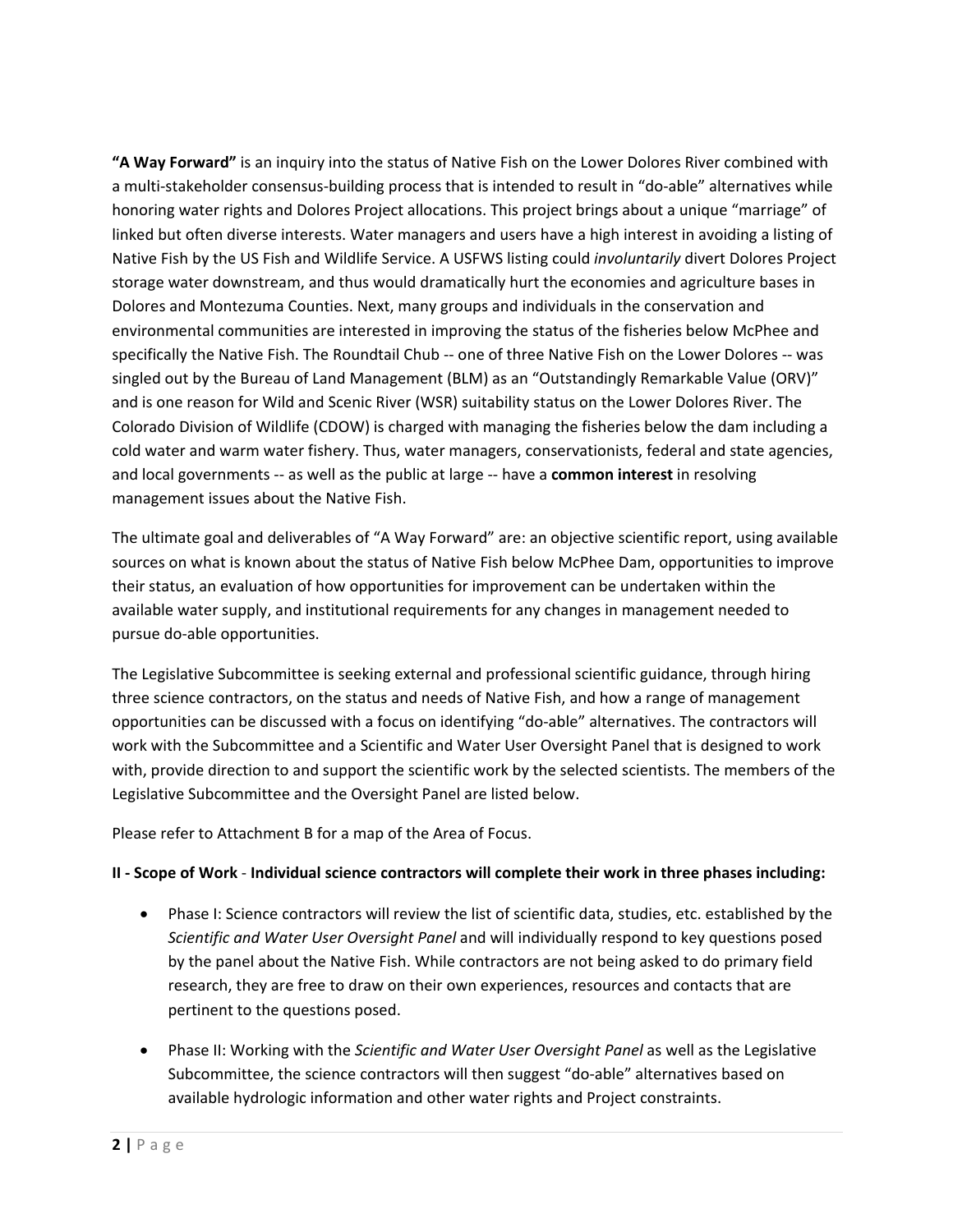Phase III: Produce a report, including recommendations, after consultation with the Legislative Subcommittee and the *Scientific and Water User Oversight Panel*, that synthesize best management opportunities for improving the status of the Native Fish while honoring existing water rights and Project constraints.

### **III ‐ 3‐species relationships to flow: preferred knowledge and experience**

- Knowledge of spatial and temporal patterns of species habitat use
- Experience with the 3‐species in a variety of settings, e.g., multiple rivers, and various institutional settings
- Experience with research on the relationship between fish and flow and/or experience developing science‐based flow recommendations
- Experience with sensitive, threatened or endangered fish recovery
- Understanding of southwest aquatic ecosystems with information shared about any work done on the Lower Dolores River specifically
- Demonstrated understanding of river ecosystem management in a water management context, where choices must be made about competing demands for finite water supplies; specific experience or understanding of the Dolores Project should be explained
- Experience with fluvial geomorphologic relationships with long-term instream habitat dynamics
- A number of years of experience with native warmwater fish species
- Advanced degree Ph.D. preferred or equivalent expertise
- Proven experience working collaboratively with teams of people who represent diverse interests
- A listing of any published material and relevant accomplishments
- Three references including name, affiliation, title, phone and email address

# **IV. Contractors will be provided with the following:**

- A position paper published by CDOW concerning Native Fish in the Dolores River
- A technical memo on the Flannelmouth Sucker, produced by a DRD consultant
- A report on the Big Gypsum research site which includes a literature search on the Round Tail Chub
- Additional data and information about Native Fish in the Dolores as recommended by the Project Oversight Panel or as requested by contractors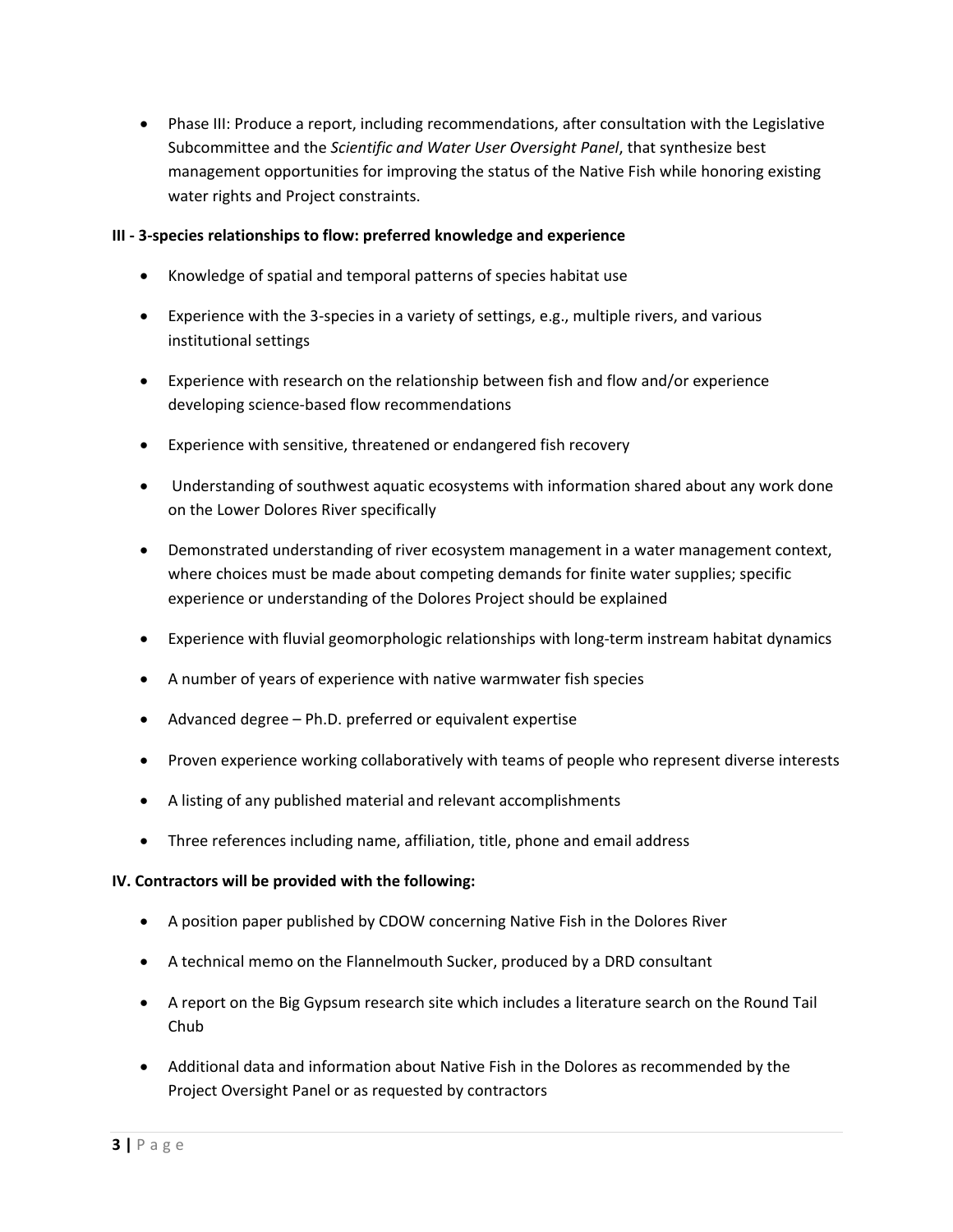- An example of the annual fish pool budget used to allocate approximately 32,000AF per year of releases out of McPhee Reservoir to support the fishery, along with background on how the fish pool is shorted during drought periods and enhanced in spill years
- A table that summarizes April through July runoff and acre feet of managed spills from 1987 to the present
- Access to hydrologic and reservoir operational criteria needed to complete Phase 2 of the Scope of Work (II above)
- Other such information as recommended by the A Way Forward Scientific and Water User Oversight Panel or as requested by contractors
- Note: contractors are expected and encouraged to bring any available and relevant information to the project

# **V. Contractors will provide the following:**

- During Phase 1 (II above), each contractor will provide an independent written report on opportunities to improve the status of Native Fish on the Dolores River from McPhee Dam to the confluence with the San Miguel River, based on questions posed and information provided to and accessed by contractors.
- Phase 1 will culminate with a meeting in Cortez, Colorado at which time contractors present their independent analysis of opportunities to the Oversight Panel and Legislative Subcommittee, and receive input with regard to hydrologic and institutional constraints.
- During Phase 2, contractors will interact with one another, in the manner of their choosing, to work through areas of agreement and variations in their independent Phase 1 reports. Contractors will also be able to access needed information concerning hydrologic and institutional parameters.
- During Phase 3, one of the contractors will be selected to prepare a joint report on opportunities to improve the status of the Native Fish which reflects the level of consensus among all contractors.
- When the Phase 3 joint report is completed, contractors will make a second report to the Oversight Panel and Legislative Subcommittee in Cortez, Colorado on near, medium and longer term opportunities to improve the status of the Native fish. This report will conclude the formal work requirements of contractors.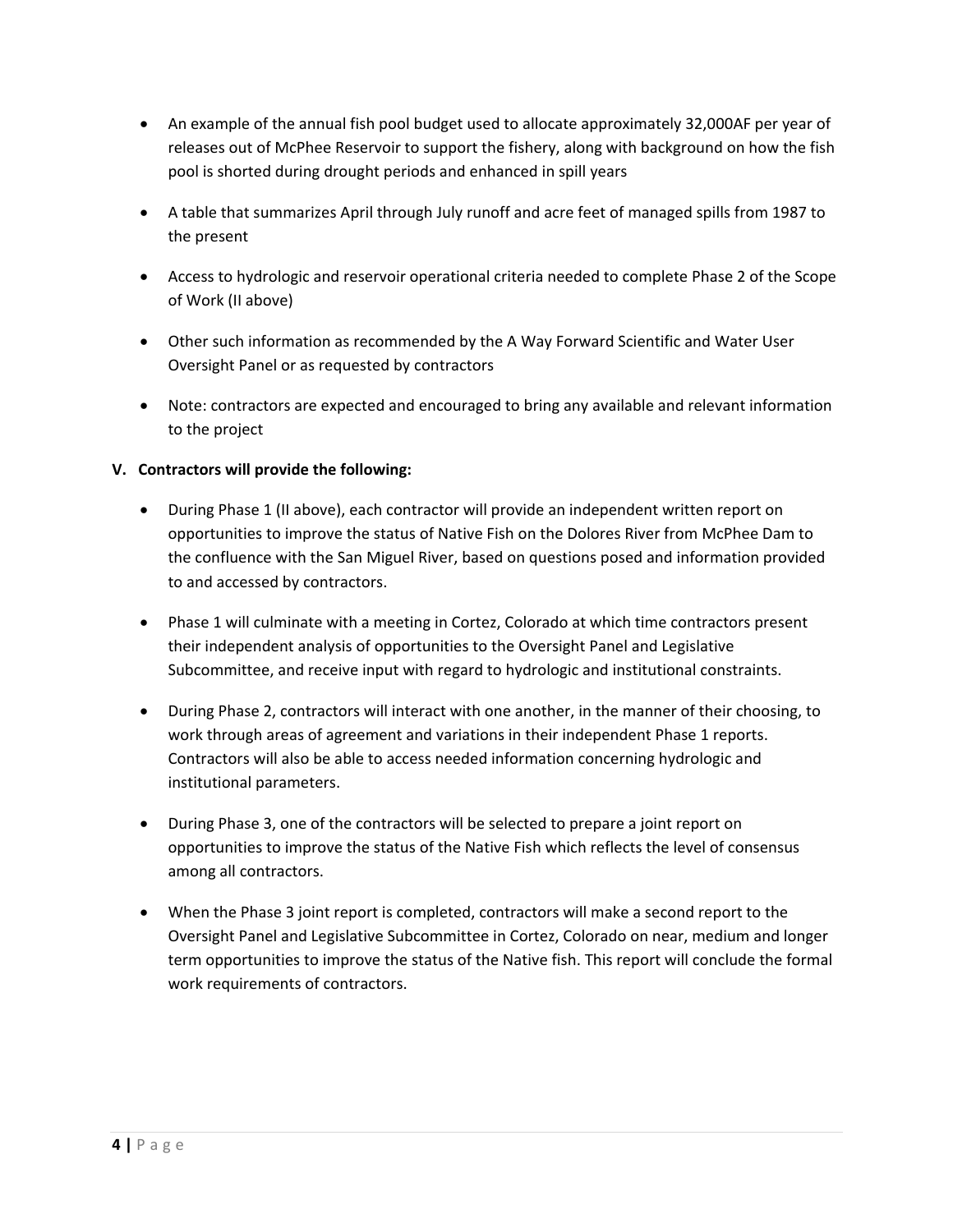### **VI. Contractor budget**

- There will be three science contractors hired. One will serve in a coordination role and his/her total contract will not exceed \$22,500. The other two contracts will not exceed \$17,500.
- There will be up to three conference calls and/or in-person meetings among the three scientists hired with the Legislative Subcommittee and the Scientific and Water User Oversight Panel. These meetings will be held in Cortez, Colorado. Travel is paid including mileage, lodging and per diem. This amount will be negotiated separately.

## **VII. Proposal format and other information**

- Proposals should be framed in terms of qualifications, approach, and services that can be provided within the above amounts. Proposals should also address any previous experience working in the area of focus as well as with multi-interest stakeholder groups. Published information and relevant accomplishments should be presented.
- The format of the proposals should be written in 12 point font, and should not exceed 20 pages in length including attachments. The narrative, any exhibits or attachments need to be placed in one .PDF file that can be easily shared electronically. Note: any published information, such as papers or journal articles, can be provided outside of the 20 page proposal limit.
- Applicants wishing to play a coordination role among the three contractors should indicate a desire and detail any previous experience in this area.
- The deadline is: 5:00 p.m. on Monday, October  $25^{th}$ .
- Payments will be made on the basis of contractor invoices for services rendered, products delivered and expenses incurred.
- Any applicant wishing to review the "A Way Forward" work plan and any additional information about the project should email the facilitator, Marsha Porter‐Norton (porternorton@bresnan.net).
- Extensive information about the Lower Dolores River, including science report, maps, public input documents, etc. can be found at: http://ocs.fortlewis.edu/drd/. The "Lower Dolores Plan Working Group"and "Science Subcommittee" sections of the Web site are especially relevant.

### **VIII. Timeframe**

• The goal is for the work of contractors to be completed in 6 months, beginning in November of 2010. The schedule may be adjusted by agreement of the parties.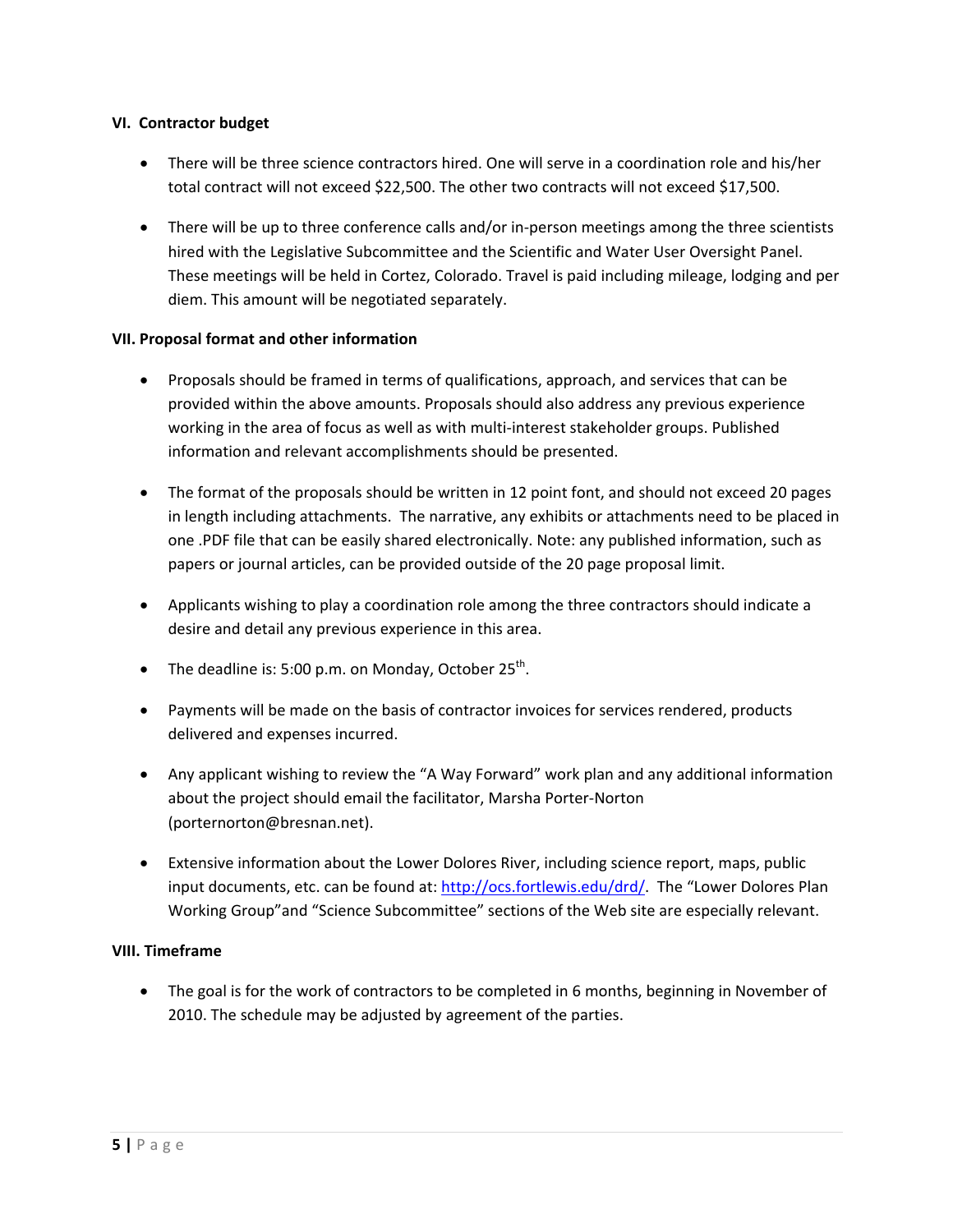### **IX – Members of the Legislative Subcommittee:**

- $\checkmark$  Cole Crocker-Bedford (private landowner in the Lower Dolores Area)
- $\checkmark$  Amber Kelley (San Juan Citizens Alliance)
- $\checkmark$  Rick Gersch (Town of Dove Creek and oil/gas/minerals)
- $\checkmark$  Al Heaton (private landowner)
- $\checkmark$  Gerald Koppenhafer (Montezuma County Commissioner)
- $\checkmark$  Peter Mueller (The Nature Conservancy)
- $\checkmark$  Mike Preston (Dolores Water Conservancy District, manager)
- $\checkmark$  Jim Siscoe (Montezuma Valley Irrigation Company, manager)
- $\checkmark$  Jeff Widen (The Wilderness Society)
- $\checkmark$  Ernie Williams (Dolores County Commissioner)
- $\checkmark$  \*Steve Beverlin of the Dolores Public Lands Office (USFS/BLM) and John Whitney with Congressman Salazar's Office serve in an ex‐officio capacity.

### **X – Members of the Scientific and Water User Oversight Panel**

| <b>Panel Coordinators</b>                                                                                                                                                                                                                                                  | Mike Preston, DWCD; Peter<br>Mueller, TNC                    |
|----------------------------------------------------------------------------------------------------------------------------------------------------------------------------------------------------------------------------------------------------------------------------|--------------------------------------------------------------|
| <b>Colorado Division of Wildlife</b>                                                                                                                                                                                                                                       |                                                              |
| <b>Bureau of Reclamation</b>                                                                                                                                                                                                                                               |                                                              |
| US Fish and Wildlife Service, or USGS (Interior's source of<br>science)                                                                                                                                                                                                    |                                                              |
| Dolores River Dialogue Hydrology Committee                                                                                                                                                                                                                                 | Ken Curtis, DWCD Engineer;<br>Shauna Jensen, BLM Hydrologist |
| Upper Colorado Recovery Program, or NGO Aquatic Biologist                                                                                                                                                                                                                  | John Sanderson, TNC                                          |
| Division of Water Resources                                                                                                                                                                                                                                                | Rege Leach, Division 7 Engineer                              |
| All members of the Legislative Subcommittee need to evaluate scope of work<br>and hire science contractors: Gerald Koppenhafer, Ernie Williams, Rick<br>Gersch, Amber Kelley, Jeff Widen, Cole Crocker-Bedford, Jim Siscoe, Al<br>Heaton, Steve Beverlin, and John Whitney |                                                              |